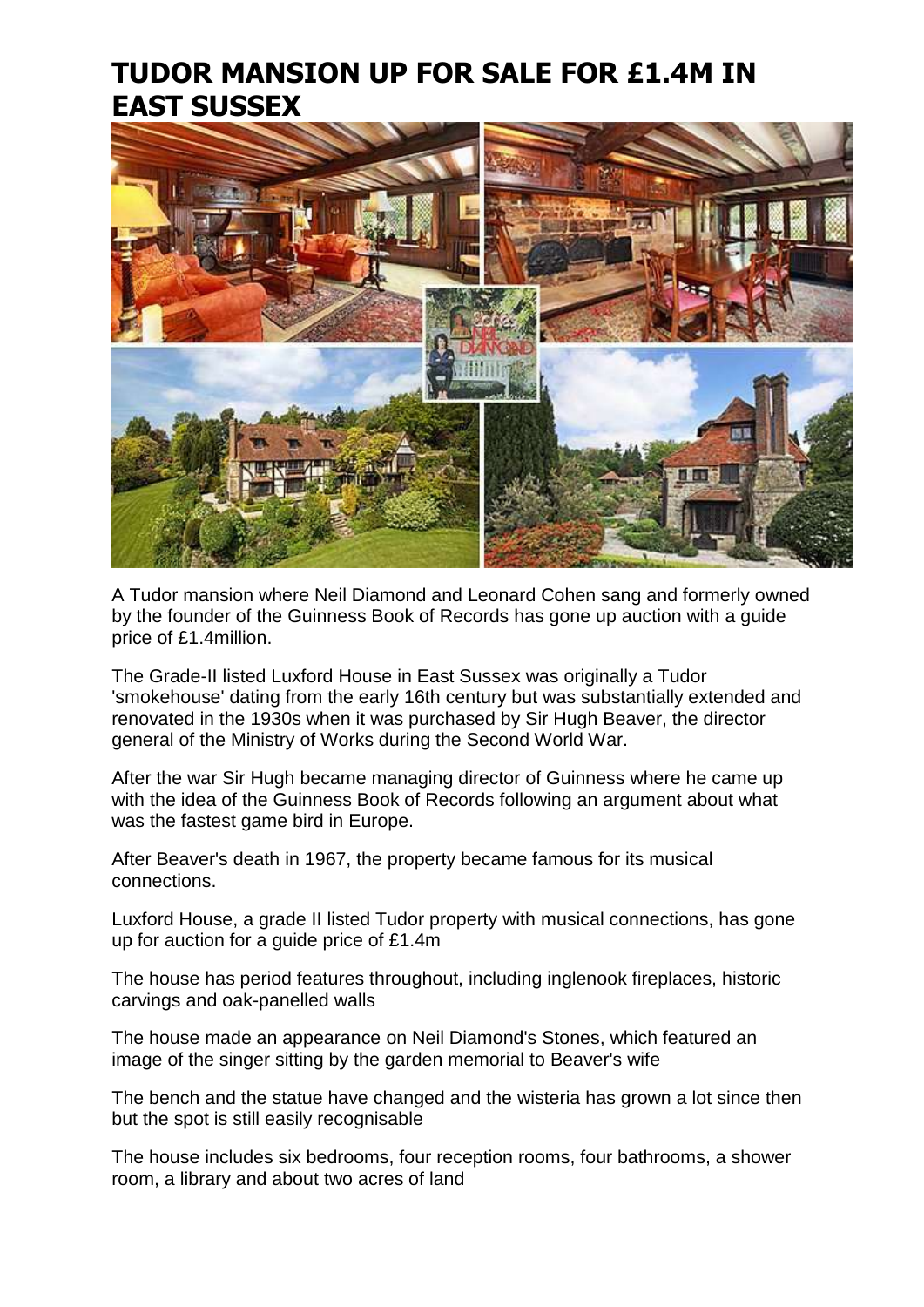It was let by Sir Hugh's daughter to Tony Stratton-Smith, the rock music manager, who hosted many stars of the day there including Neil Diamond, Leonard Cohen and Genesis.

Genesis singer Phil Collins described the 'beautiful Tudor pile' as a 'picture postcard mansion' with 'rolling lawns to play croquet' when he stayed there.

As well as bands recording records at Luxford House it also featured in album artwork.

Van Der Graaf Generator recorded much of their album 'Pawn Hearts' at the mansion and the sleeve of their 1971 album features a photograph of the band on the south lawn.

The house also made an appearance on the sleeve of Bert Jansch's LA Turnaround, which was recorded in the grounds, and on Neil Diamond's Stones, which featured an image of the singer sitting by the garden memorial to Beaver's wife, Adaline.

The home was rented by Tony Stratton-Smith the rock music manager whose signings included Genesis and Van der Graaf Generator

The spacious house in the six-bedroom property in East Sussex is up for sale at auction

The spacious home in East Sussex has six bedrooms, as well as a rich musical history

Originally a three-bay smokehouse dating from the early 16th century, it was substantially extended and renovated in the 1930s

One of the four bathrooms in the property that will go on sale at auction for £1.4million on December 7

Genesis spent the summer at the house in 1971 recording their third album, but the first to feature Collins, called 'Nursery Cryme'. This album saw the band move away from their folk-oriented sound into progressive rock.

Writing in his autobiography 'Not Dead Yet', Collins wrote: 'But here in summer 1971, a year on from my joining Genesis, band life rolls inexorably distractingly on and we decamp to Luxford House in Crowborough.

'It's Strat's rented home, and also his suggestion: bands getting it together in the country - that is, writing some songs away from hurly-burly of the city - is very much the in-thing. If it's all right for Traffic and Led Zeppelin, it's all right for Genesis.

'The house is a beautiful Tudor pile, a picture-postcard mansion with a decent outbuilding that will do for the songwriting sessions.

'We eat great meals prepared by one of the roadies, we drink red wine by the barrel, we repair to the rolling lawns to play croquet.'

Describing the house, Mr Stratton-Smith said: 'It was a lovely old Tudor house, which was in the centre spread of Van Der Graaf's Pawn Hearts album cover.

'The sort of house with its sixteenth century timbers that appeared to have very good vibes for musicians.

'Many have worked and stayed there - Neil Diamond, Leonard Cohen, Van Der Graaf, Bert Jansch, Bob Johnson, Mike Nesmith.'